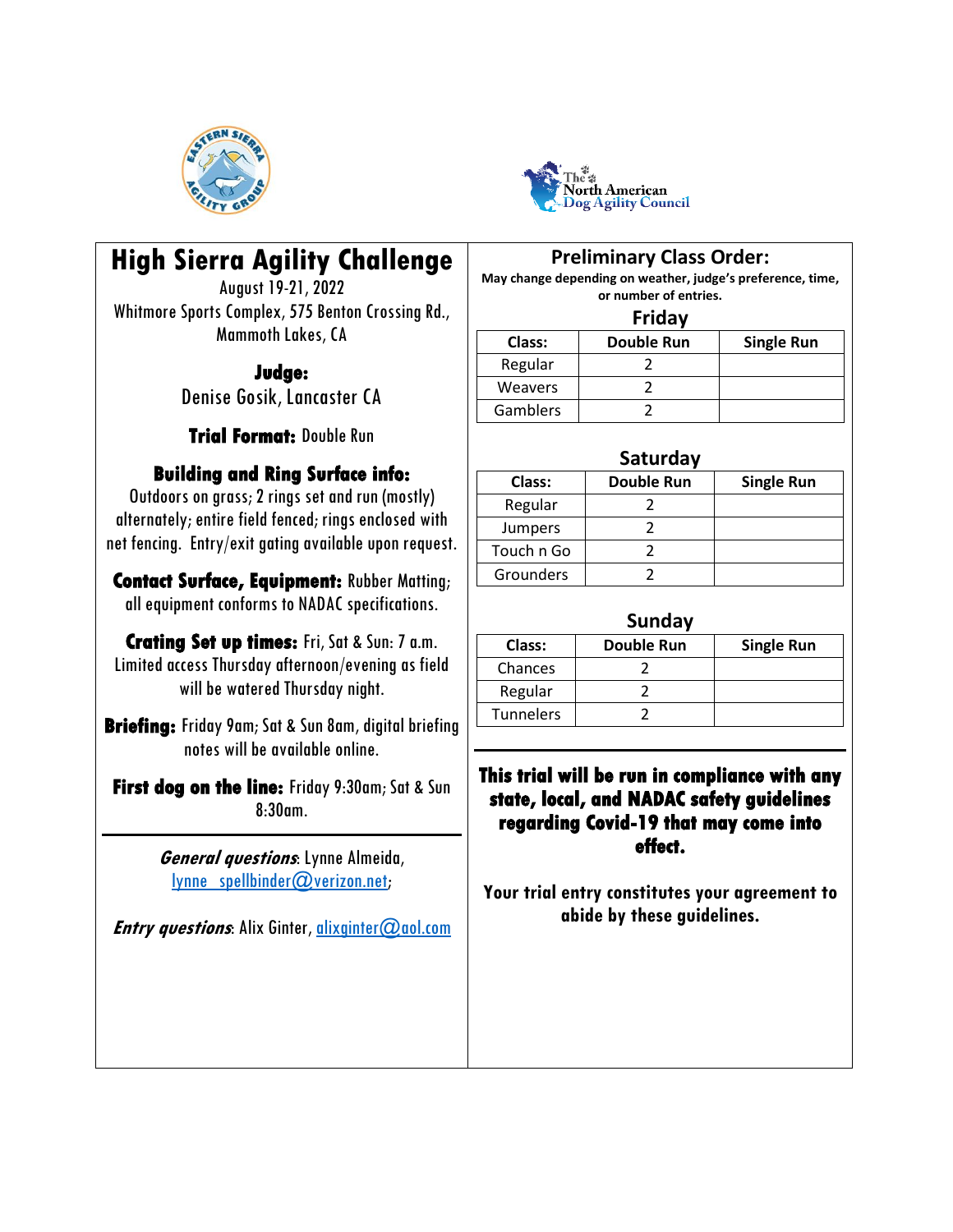#### **Entries Open:** now

**Entries Close:** 8/17/22 at 6pm ONLINE ENTRIES NOW AVAILABLE! LINK IS ON [our](http://www.esaginc.org/)  [web site.](http://www.esaginc.org/)

If you are entering online, your entry will not be considered complete until both your entry form and your payment, including online processing fee, have been received.

Entries will be processed in the order in which they are received.

#### **Confirmations:**  Via email

**Crating available:** ringside; bring shade; make sure to stake and guy-line your shade structure thoroughly and correctly due to possible wind!

**Entry Limits:** Limited to 500 runs per day - 350 with Jumps

**Move ups:** Pre-trial move-ups will be accepted until **6 PM, August 17** by e-mail or phone call to the trial secretary. Move-ups will also be allowed from Friday to Saturday and Saturday to Sunday during the trial. No same-day move-ups.

**Day of show Entries:** available if space allows at \$15 per run

**Refunds:** See "Brief Summary of Rules" and "ESAG, Inc. Policies" sections. If the trial needs to be cancelled due to a resurgence of covid or severe smoke from wildfires, refunds will be given.

**Results:** Results will be posted electronically

#### **Show Committee:**

Chair – Lynne Almeida Secretary – Alix Ginter Scorekeeper, Awards – Raven Angeles Course Builder – Bobbie Eddy Hospitality – Pam Barker, Debbe Eilts Ring Steward – Ed Drenten Equipment Coordinator – Johnny Williams

### **Food info:**

We will be supplying water, coffee, and snacks throughout the day, and are arranging for a lunch delivery or on-site food truck each day. Please bring everything else you and your dogs might need for sustenance.

#### **Volunteer info:**

Any trial relies on volunteers to run well and efficiently! Tickets earned can be 'spent' on our cash raffle and maybe a few new surprises! Note that while we will be seeking leash runners, you do have the option of carrying your leash. Hand sanitizer will be readily available for all participants.

#### **Awards and Ribbons:**

Q ribbons, and ribbons for  $1<sup>st</sup>$  through  $4<sup>th</sup>$  place in each class, will be available.

**Please let us know in advance if you may earn a NATCH of any kind at our trial so we can celebrate together!** We have lovely rosette ribbons for you. We are now giving a standardlength pole for your first NATCH. Subsequent NATCHES of all kinds receive a short pole.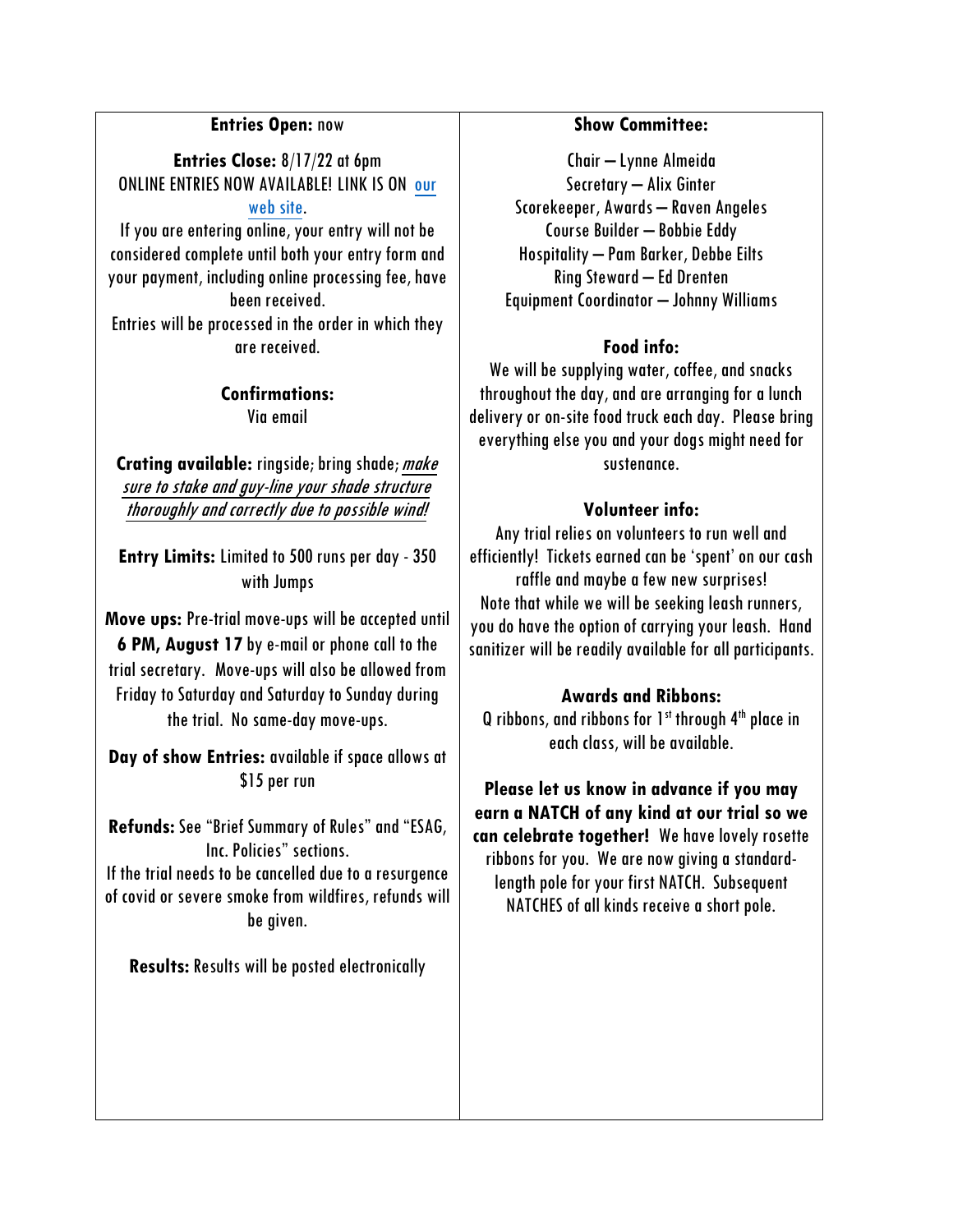MEASURING

### **Jump Height Info:**

Measurement forms may be obtained at: [https://www.nadac.com/WPsite/wp](https://www.nadac.com/WPsite/wp-content/uploads/2021/06/Permanent-Height-Card-form-6.4.21.pdf)[content/uploads/2021/06/Permanent-Height-Card-form-6.4.21.pdf](https://www.nadac.com/WPsite/wp-content/uploads/2021/06/Permanent-Height-Card-form-6.4.21.pdf)

#### **Dogs which require measuring:**

Dogs in the Proficient Category, Novice, Open or Elite jumping 4", 8", 12" or 16"

#### **Dogs which do not need to be measured:**

Dogs jumping 16" in the Veteran or Junior Handler Division Dogs jumping 20" Dogs in the Skilled Category Dogs with a permanent height card Dogs listed on the Height Exemption List

#### **JUMP HEIGHTS**

There are four Standard Division-Proficient jump heights: 8", 12", 16", and 20". There are four Standard Division-Skilled jump heights: 4", 8", 12", and 16". There are four jump heights for the Veterans and Junior Handler divisions: 4", 8", 12", and 16". Please see the NADAC Rulebook for the full jump height table

### **Brief Summary of Rules:**

Please refer to [www.nadac.com](http://www.nadac.com/) for a full explanation of all NADAC rules and up to date information.

- Please note that NADAC trials should provide a safe and fun environment for both exhibitors and their dogs.
- Aggressive dogs will not be tolerated and will be excused from the trial.
- The show committee has the right to refuse any entry. Anyone not currently in good standing with NADAC will not be allowed to enter this trial.
- Exhibitors, through submission of entry, acknowledge that they are knowledgeable of NADAC rules and regulations, and agree to abide by all rules in effect at the time of this trial.
- No entry fee will be refunded if the trial cannot open or be completed by reasons of riots, civil disturbances, fire, acts of God, public emergency, an act of a public enemy, or any other cause beyond the control of the organizing committee.
- Checks not honored by the bank do not constitute a valid entry fee. There will be a \$25.00 service charge for bank returned checks.
- Dog must be registered and have a valid registration number before entries will be accepted. <https://www.nadac.com/register-your-dog/>
- A copy of the current Exhibitors Handbook may be downloaded free from the NADAC web site: www.nadac.com
- Bitches in heat, lame, or blind dogs are ineligible for entry, as is any dog with a deformity which may cause a judge to not be able to reasonably assess the dog's ability to function and perform agility obstacles safely, and in a manner that is in the best interest, health and welfare of the dog.
- No food, clickers, or other aids or devices shall be permitted on the course or within 10 feet of the ring. Food or a small non-audible toy can be in a secure container (ziplock bag is acceptable) in your pocket during your run but you cannot indicate to the dog it is there. All handlers may bring a non-audible toy into the ring for training purposes. They cannot earn a Qualifying score and must declare to the judge they are training before they commence their run. Please read the Exhibitor's Handbook for more information about toys and training in the ring.
- The sponsoring clubs will not be responsible for the loss or damage to any dog exhibited, or for the possessions of any exhibitor whether the result be accident or other cause. It is distinctly understood that every dog at this event is in the care and control of his owner or handler during the entire time the dog is on the show premises.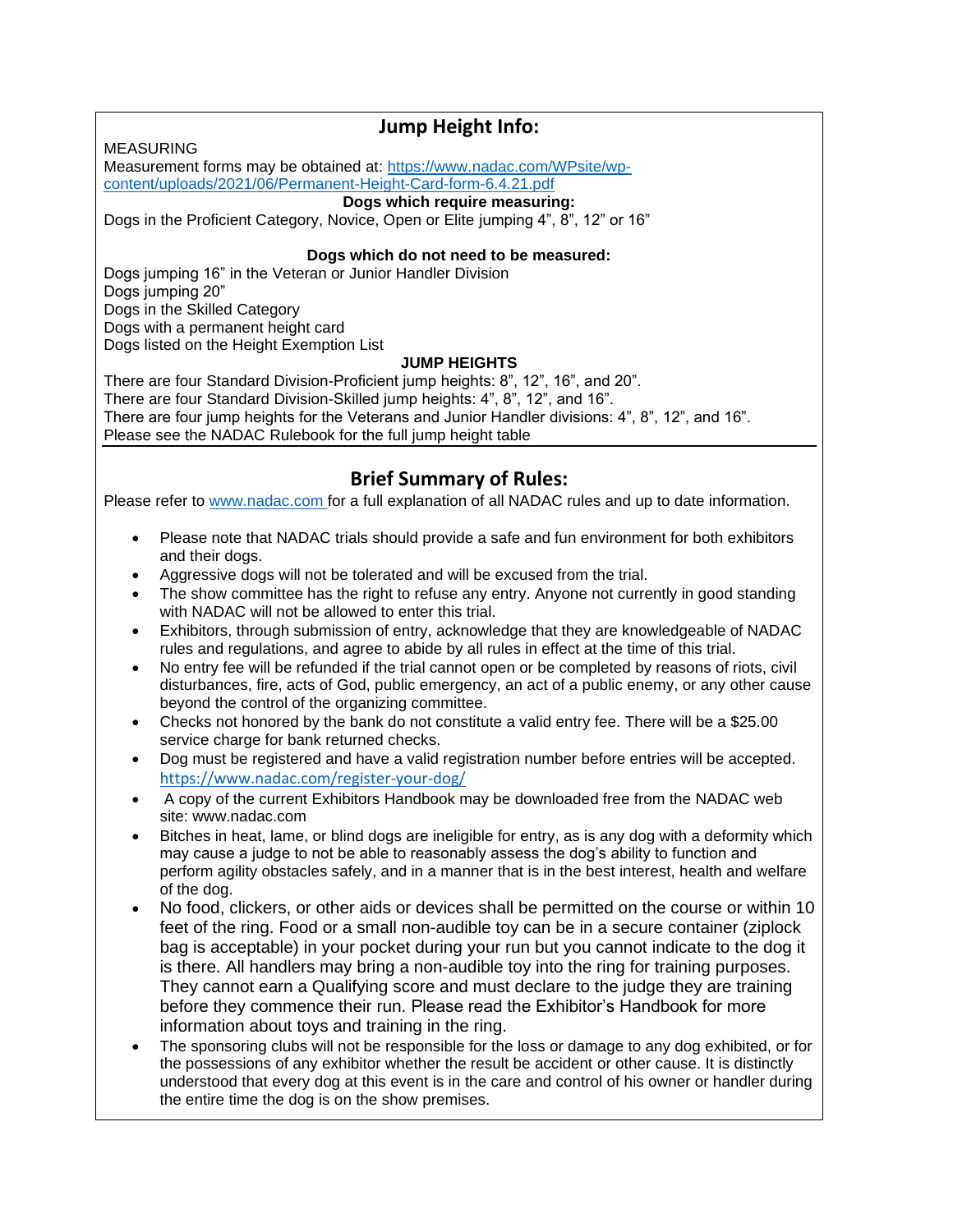**ESAG Inc. High Sierra Agility Challenge, August 19-21, 2022, Mammoth Lakes CA**

**Make Checks Payable to: ESAG Inc. Send to: Alix Ginter, PO Box 7044, Mammoth Lakes CA, 93546**

| Owner                                                                                                                                                                                                                                                                                                                                                                                                                                                                       |                   |               | <b>Dog</b>                                             |               |                          |        |                                                                                 |                         |
|-----------------------------------------------------------------------------------------------------------------------------------------------------------------------------------------------------------------------------------------------------------------------------------------------------------------------------------------------------------------------------------------------------------------------------------------------------------------------------|-------------------|---------------|--------------------------------------------------------|---------------|--------------------------|--------|---------------------------------------------------------------------------------|-------------------------|
| <b>Name</b>                                                                                                                                                                                                                                                                                                                                                                                                                                                                 |                   |               |                                                        |               | <b>Call Name</b>         |        |                                                                                 |                         |
| <b>Address</b>                                                                                                                                                                                                                                                                                                                                                                                                                                                              |                   |               |                                                        |               | <b>NADAC Reg #</b>       |        |                                                                                 |                         |
| City/State/Zip                                                                                                                                                                                                                                                                                                                                                                                                                                                              |                   |               |                                                        | Date of Birth |                          |        |                                                                                 |                         |
| Phone                                                                                                                                                                                                                                                                                                                                                                                                                                                                       |                   |               |                                                        |               | <b>Height at Withers</b> |        |                                                                                 |                         |
| Email                                                                                                                                                                                                                                                                                                                                                                                                                                                                       |                   |               |                                                        |               | <b>Breed</b>             |        |                                                                                 |                         |
| Handler, If not owner                                                                                                                                                                                                                                                                                                                                                                                                                                                       |                   |               | <b>Emergency Contact Name/Phone</b>                    |               |                          |        |                                                                                 |                         |
|                                                                                                                                                                                                                                                                                                                                                                                                                                                                             |                   |               |                                                        |               |                          |        | PLEASE INCLUDE A COPY OF YOUR DOG'S HEIGHT CARD IF YOU DO NOT HAVE ONE ON FILE. |                         |
| <b>CATEGORY:</b>                                                                                                                                                                                                                                                                                                                                                                                                                                                            | <b>PROFICIENT</b> |               | <b>SKILLED</b>                                         |               |                          |        |                                                                                 |                         |
| <b>DIVISION:</b>                                                                                                                                                                                                                                                                                                                                                                                                                                                            | <b>STANDARD</b>   |               | <b>VET DOG</b>                                         |               | <b>VET HANDLER</b>       |        | <b>JUNIOR HANDLER</b>                                                           |                         |
| I WANT MY DOG TO JUMP:                                                                                                                                                                                                                                                                                                                                                                                                                                                      |                   | 4             | 8                                                      |               | 12                       | 16     | 20                                                                              |                         |
| <b>Class</b>                                                                                                                                                                                                                                                                                                                                                                                                                                                                |                   | Level         |                                                        |               |                          | Day    |                                                                                 |                         |
|                                                                                                                                                                                                                                                                                                                                                                                                                                                                             | Intro             | <b>Novice</b> | Open                                                   | <b>Elite</b>  |                          | Friday | Saturday                                                                        | Sunday                  |
| Regular                                                                                                                                                                                                                                                                                                                                                                                                                                                                     |                   |               |                                                        |               | Rd 1                     | Rd 2   | Rd 2<br>Rd 1                                                                    | Rd <sub>2</sub><br>Rd 1 |
| <b>Chances</b>                                                                                                                                                                                                                                                                                                                                                                                                                                                              |                   |               |                                                        |               |                          |        |                                                                                 | Rd 2<br>Rd 1            |
| <b>Jumpers</b>                                                                                                                                                                                                                                                                                                                                                                                                                                                              |                   |               |                                                        |               |                          |        | Rd 2<br>Rd 1                                                                    |                         |
| <b>Touch n Go</b>                                                                                                                                                                                                                                                                                                                                                                                                                                                           |                   |               |                                                        |               |                          |        | Rd 2<br>Rd 1                                                                    |                         |
| <b>Tunnelers</b>                                                                                                                                                                                                                                                                                                                                                                                                                                                            |                   |               |                                                        |               |                          |        |                                                                                 | Rd <sub>2</sub><br>Rd 1 |
| <b>Weavers</b>                                                                                                                                                                                                                                                                                                                                                                                                                                                              |                   |               |                                                        |               | Rd 1                     | Rd 2   |                                                                                 |                         |
| <b>Grounders</b>                                                                                                                                                                                                                                                                                                                                                                                                                                                            |                   |               |                                                        |               |                          |        | Rd 2<br>Rd 1                                                                    |                         |
| <b>Gamblers</b>                                                                                                                                                                                                                                                                                                                                                                                                                                                             |                   |               |                                                        |               | Rd 1                     | Rd 2   |                                                                                 |                         |
| In consideration of the acceptance of this entry, I/we certify that I/we have knowledge of, and are familiar with, and agree to abide by, the Rules<br>and Regulations of NADAC in effect at the time of this trial, and by any additional rules and regulations as approved by NADAC for this trial. I/we<br>certify that the dog entered is not a hazard to persons or other dogs. I/we further agree to be bound by the "Agreement" printed on page 5 of this<br>premium |                   |               |                                                        |               |                          |        |                                                                                 |                         |
|                                                                                                                                                                                                                                                                                                                                                                                                                                                                             |                   |               |                                                        |               |                          |        |                                                                                 |                         |
| Run Pricing is Total per Household<br>1-8 Runs = \$13 each x<br>Junior Handler = $$5$ each =                                                                                                                                                                                                                                                                                                                                                                                |                   |               |                                                        |               |                          |        |                                                                                 |                         |
|                                                                                                                                                                                                                                                                                                                                                                                                                                                                             |                   |               | Day of Show (after closing date) \$15 each = _________ |               |                          |        |                                                                                 |                         |
|                                                                                                                                                                                                                                                                                                                                                                                                                                                                             |                   |               |                                                        |               |                          |        |                                                                                 |                         |
| Total # of Runs Entered (all dogs): # _______________ TOTAL ENCLOSED = __________                                                                                                                                                                                                                                                                                                                                                                                           |                   |               |                                                        |               |                          |        |                                                                                 |                         |
|                                                                                                                                                                                                                                                                                                                                                                                                                                                                             |                   |               |                                                        |               |                          |        |                                                                                 |                         |
|                                                                                                                                                                                                                                                                                                                                                                                                                                                                             |                   |               |                                                        |               |                          |        |                                                                                 |                         |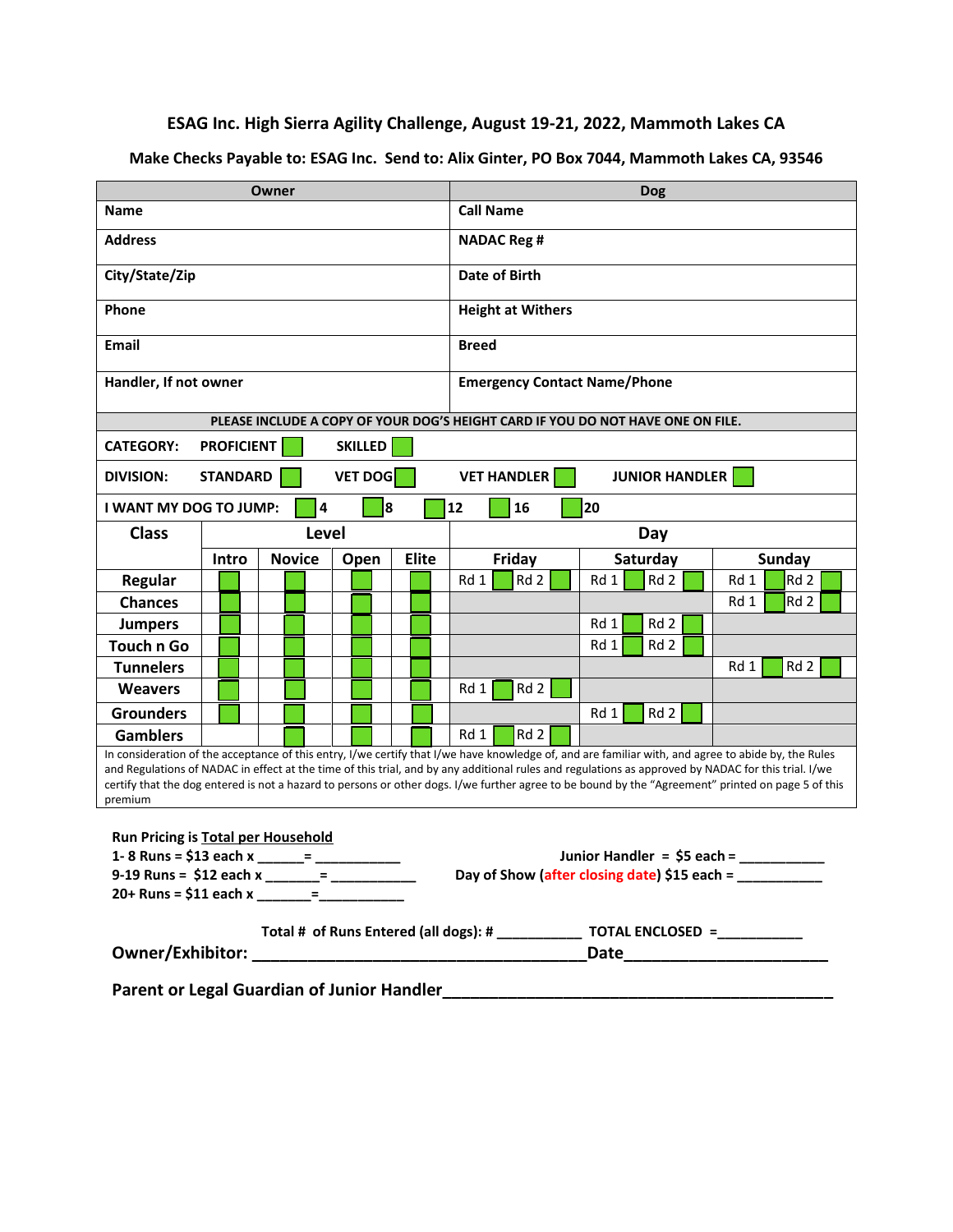#### **AGREEMENT**

The person who signs this agreement represents that he/she is authorized to enter into this agreement on behalf of both exhibitor and the owner of entered dog. In consideration of acceptance of this entry: 1.1. As used here "NADAC" means the North American Dog Agility Council, LLC., its members, officers, directors, employees, show chairs, show committees and agents.

1.2. Exhibitor/owner agree to abide by the rules and regulations of NADAC and any other rules and regulations appearing in the premium for this event.

1.3. Exhibitor/owner certify that the entered dog is not a hazard to persons, dogs or property and that the entered dog's rabies vaccination is current in accordance with the requirement of the state in which the dog resides.

1.4. Exhibitor/owner acknowledge all hazards presented by the event and the event premises, including, but not limited to, the condition of the surface, restrooms, security measures or lack of, electrical appliances, fittings, show rings, parking areas and the presence of unfamiliar animals and people; exhibitor and owner assume the risk of any harm arising from these.

1.5. Exhibitor/owner releases NADAC (including its respective officers, directors, employees, and members), **ESAG Inc.** (including its officers, directors, members, and event organizing committee), and **the Town of Mammoth Lakes** (including its officers, agents, and employees) and will defend them and hold them harmless from all present and future loss, injury, damage, claims, demands and liabilities involving the entered dog, the event or event premises. Without limiting the generality of the foregoing, hold harmless provisions, exhibitor/owner hereby specifically assumes sole responsibility for and agrees to indemnify and save the aforementioned parties harmless from any and all loss and expenses (including legal fees) by reason of the liability imposed by law upon any of the aforementioned parties for damages because of bodily injuries, including death, at any time in consequence of my (our) participation in this event, howsoever such injury or death may be caused and whether or not the same may have been caused or may have been alleged to have been caused by negligence of the aforementioned parties or any of their employees or agents or any other persons

### **ESAG POLICIES**

**THIS YEAR: IF OUR TRIAL IS ANNOUNCED AND THEN IS UNABLE TO BE HELD DUE TO COVID-19 RESTRICTIONS, REFUNDS WILL BE ISSUED. EVERY YEAR: WILDFIRE SMOKE IS NOW A POTENTIAL REALITY. IF WE HAVE SMOKY SKIES EXCEEDING AQI 150 IN THE MORNING, PARTICIPANTS WILL BE GIVEN THE OPTION TO WITHDRAW FROM CLASSES FOR A REFUND ON A DAY-TO-DAY BASIS. IF AIR QUALITY REACHES A HIGHLY HAZARDOUS LEVEL, CLASSES MAY BE CANCELLED AT THE JUDGMENT OF THE TRIAL COMMITTEE.**

- These polices are *in addition to* the NADAC rule summary to be found on page 3 of this premium.
- **ESAG reserves the right to refuse any entry.**
- Only handlers who are officially entered in the trial and have submitted an application with the handler's signature accepting "Agreement", NADAC Rules, and ESAG Policies, and with payment in full, will be allowed to run dogs in the trial.
- All dogs must be on leash, or contained securely in a crate or ex-pen, when in the trial area and not competing in the ring.
- Please abide by rules of good sportsmanship and stewardship and clean up after yourself and your dog.
- Safety shall be the foremost consideration in actions and conduct by handlers at all times.
- There will be no refunds for entries withdrawn after the closing date, or in the event a dog and/or handler is dismissed from competition, regardless of the reason for such dismissal.
- Refunds will be issued for bitches in season if submitted in writing BEFORE the trial date, with a statement from your veterinarian.
- No setups within 15 feet of the ring, please.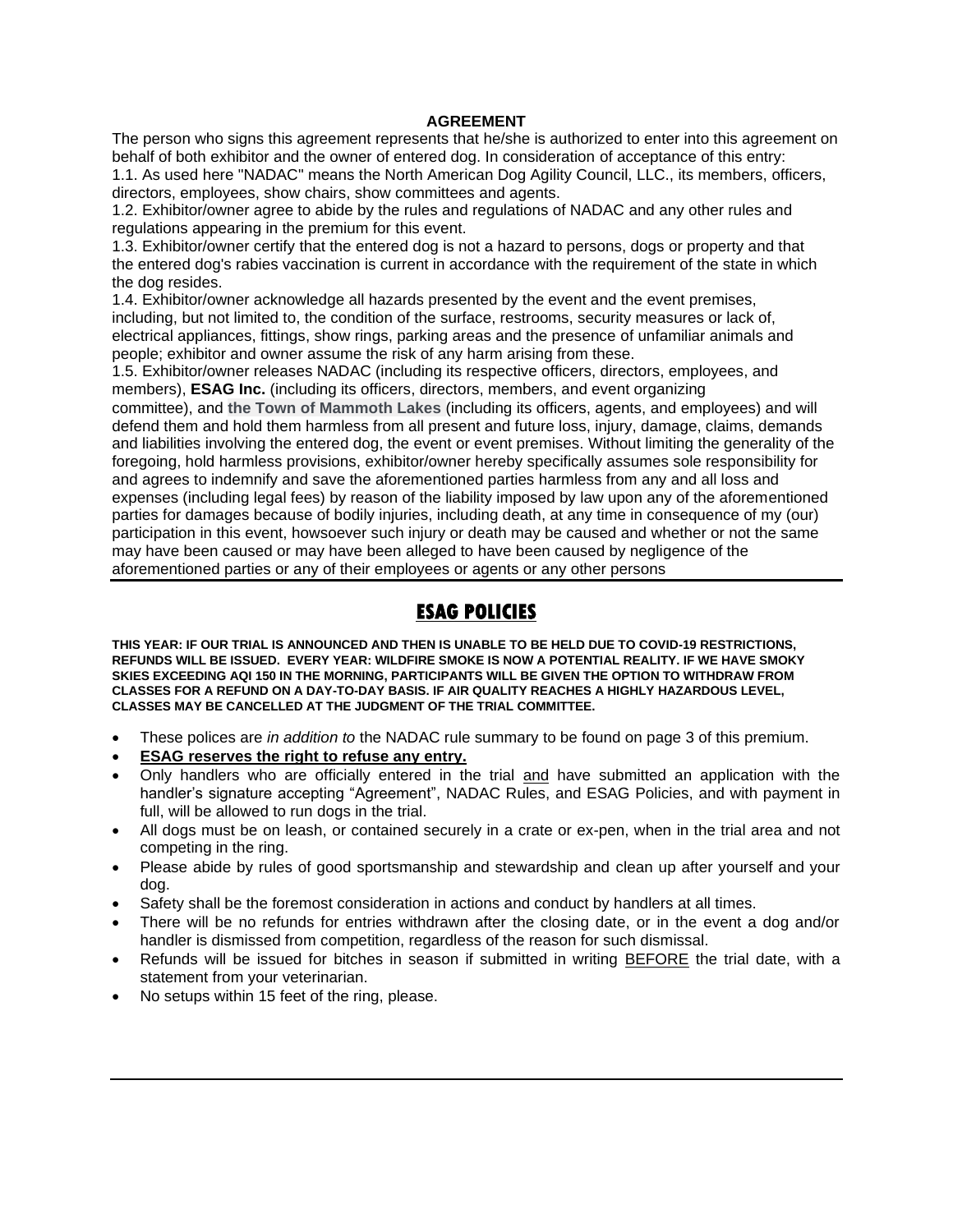# **Lodging Info and Directions: HOTELS/MOTELS THAT ACCEPT DOGS**

### **Town of Mammoth Lakes (10-15 minutes from field)**

Motel 6—3372 Main St. . . . (760) 934-6660 Travel Lodge—54 Sierra Blvd. . . . (760) 934-8892 Shilo Inn—2963 Main St. . . . (760) 934-4500 Mammoth Reservations (condo rental) - (800) 223-3032

### **Crowley Lake (5-7 minutes from field)**

Convict Lake Resort—Convict Lake Rd. . . . (760) 934-3800 McGee Creek Lodge – Crowley Lake Drive . . . .http://mcgeecreek.com/

# **RV PARKING & CAMPING**

**We are very sorry, Town of Mammoth Lakes' current lease agreement with LADWP does not allow overnight camping at the Whitmore facility. We understand this is disappointing for many but is entirely beyond our control.** 

# **OTHER RV/CAMPING FACILITIES**

**Mammoth Mountain RV Park**, full service RV park at the edge of Town of Mammoth Lakes,<https://www.mammothrv.com/>

**McGee Creek RV Park and Campground**, full hookups and shade trees, less than 10 minutes' drive from Whitmore; [info@mcgeecreekrvpark-campground.com](mailto:info@mcgeecreekrvpark-campground.com)

**Brown's Campground**, scenic dry camping a few minutes east of Whitmore with fishing access<https://brownscampgrounds.com/owens-river-campground-2/>

**Crowley Lake Fish Camp**, at the Marina at the opposite end of Long Valley. Some full hookup sites, some dry.<https://www.crowleylakefishcamp.com/camping>